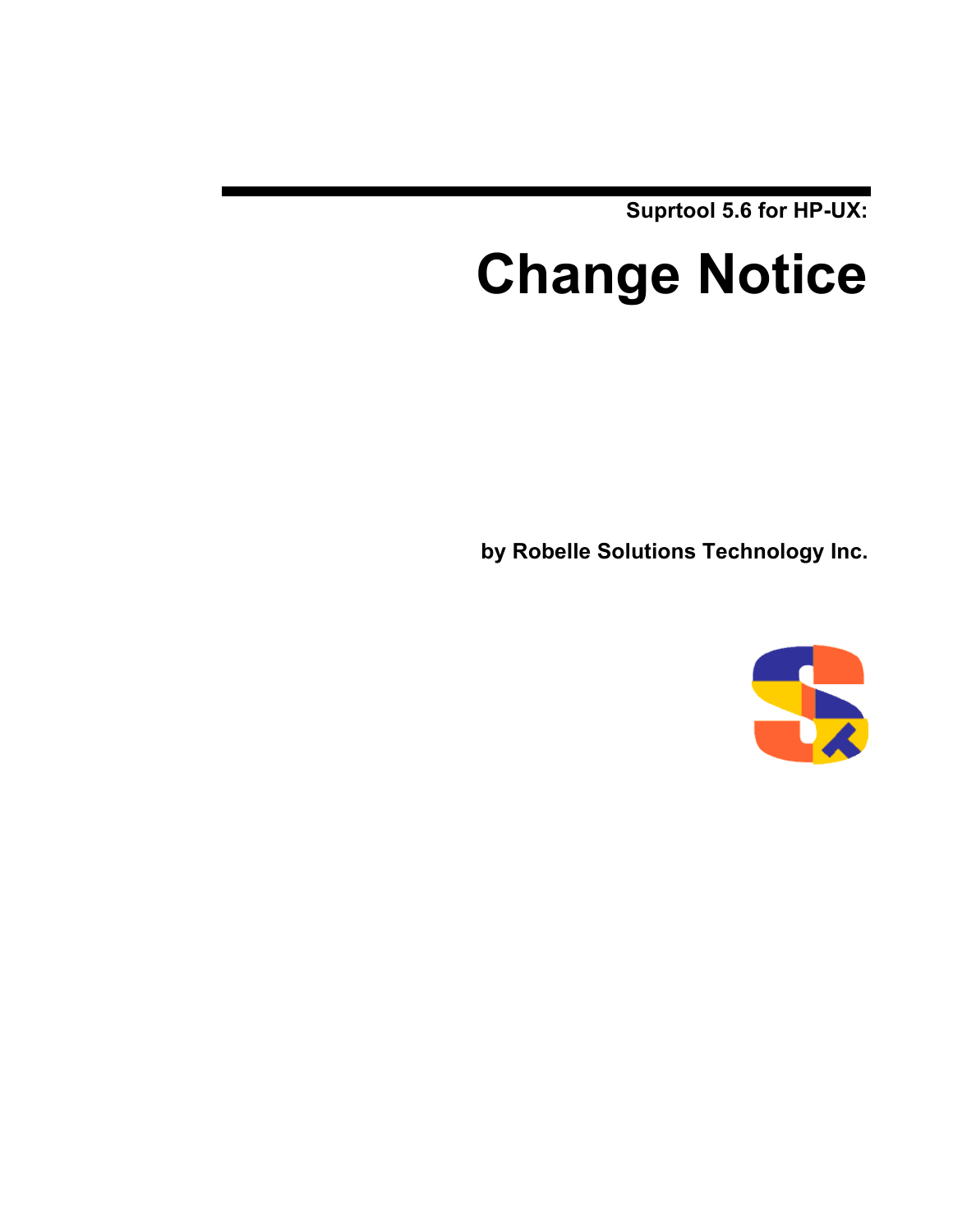Program and manual copyright © 1981-2014 Robelle Solutions Technology Inc.

Permission is granted to reprint this document (but not for profit), provided that copyright notice is given.

Qedit and Suprtool are trademarks of Robelle Solutions Technology Inc. Oracle is a trademark of Oracle Corporation, Redwood City, California, USA. Other product and company names mentioned herein may be the trademarks of their respective owners.



Robelle Solutions Technology Inc. Suite 372, 7360 137 Street Surrey, BC Canada V3W 1A3

Phone: 604.501.2001 Fax: 604.501.2003

E-mail: sales@robelle.com E-mail: support@robelle.com Web: www.robelle.com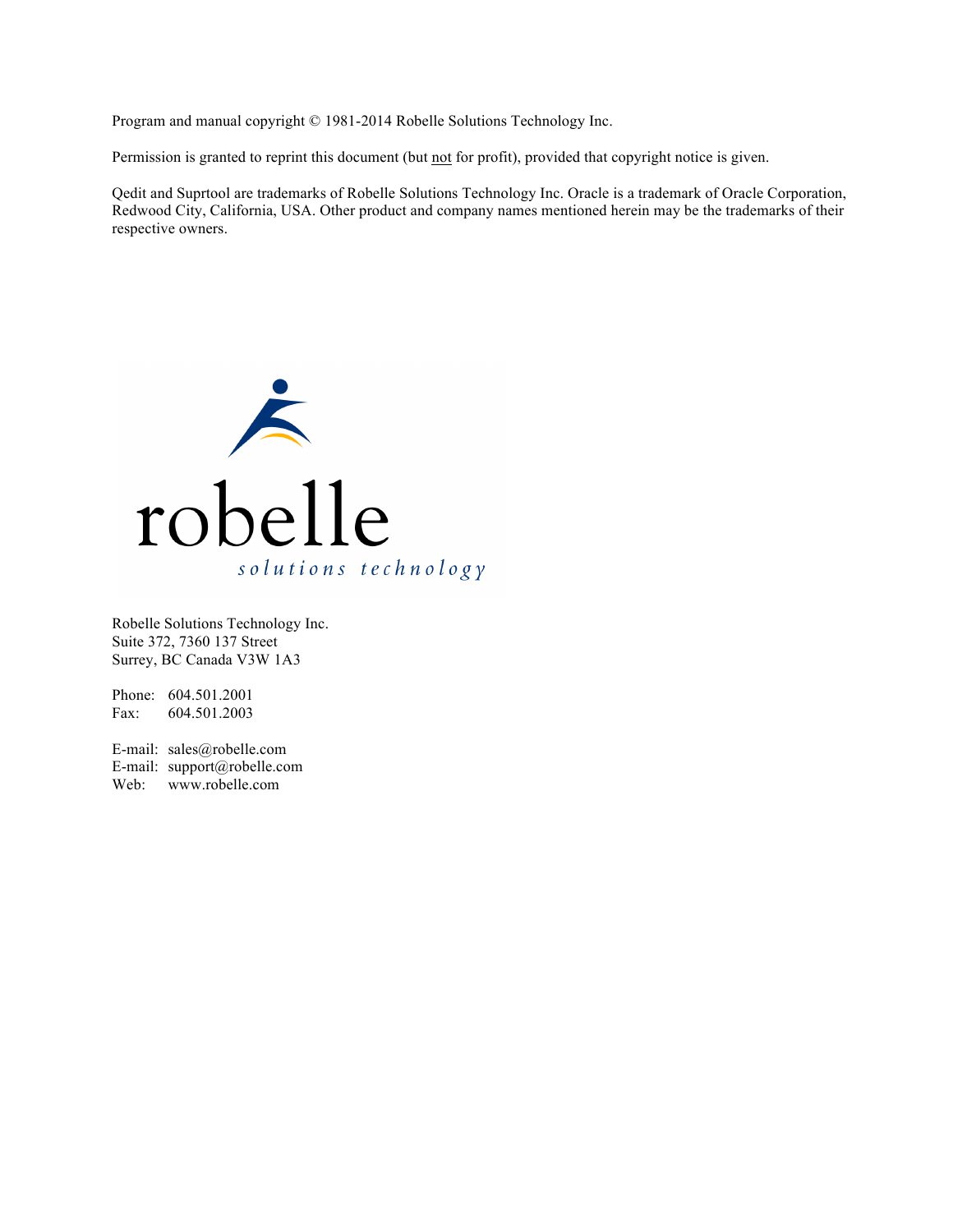## **Contents**

| <b>Introducing Suprtool Version 5.6</b> | 4  |
|-----------------------------------------|----|
|                                         |    |
|                                         |    |
|                                         |    |
|                                         |    |
|                                         |    |
|                                         |    |
|                                         |    |
|                                         |    |
| <b>Installation</b>                     |    |
|                                         |    |
|                                         |    |
|                                         |    |
| <b>Enhancements in Version 5.6</b>      | 10 |
|                                         |    |
|                                         |    |
|                                         |    |
|                                         |    |
| <b>Enhancements in Version 5.5</b>      | 12 |
|                                         |    |
|                                         |    |
|                                         |    |
| <b>Bugs Fixed</b>                       | 13 |
|                                         |    |
|                                         |    |
|                                         |    |
|                                         |    |
|                                         |    |
|                                         |    |
|                                         |    |
|                                         |    |
|                                         |    |
|                                         |    |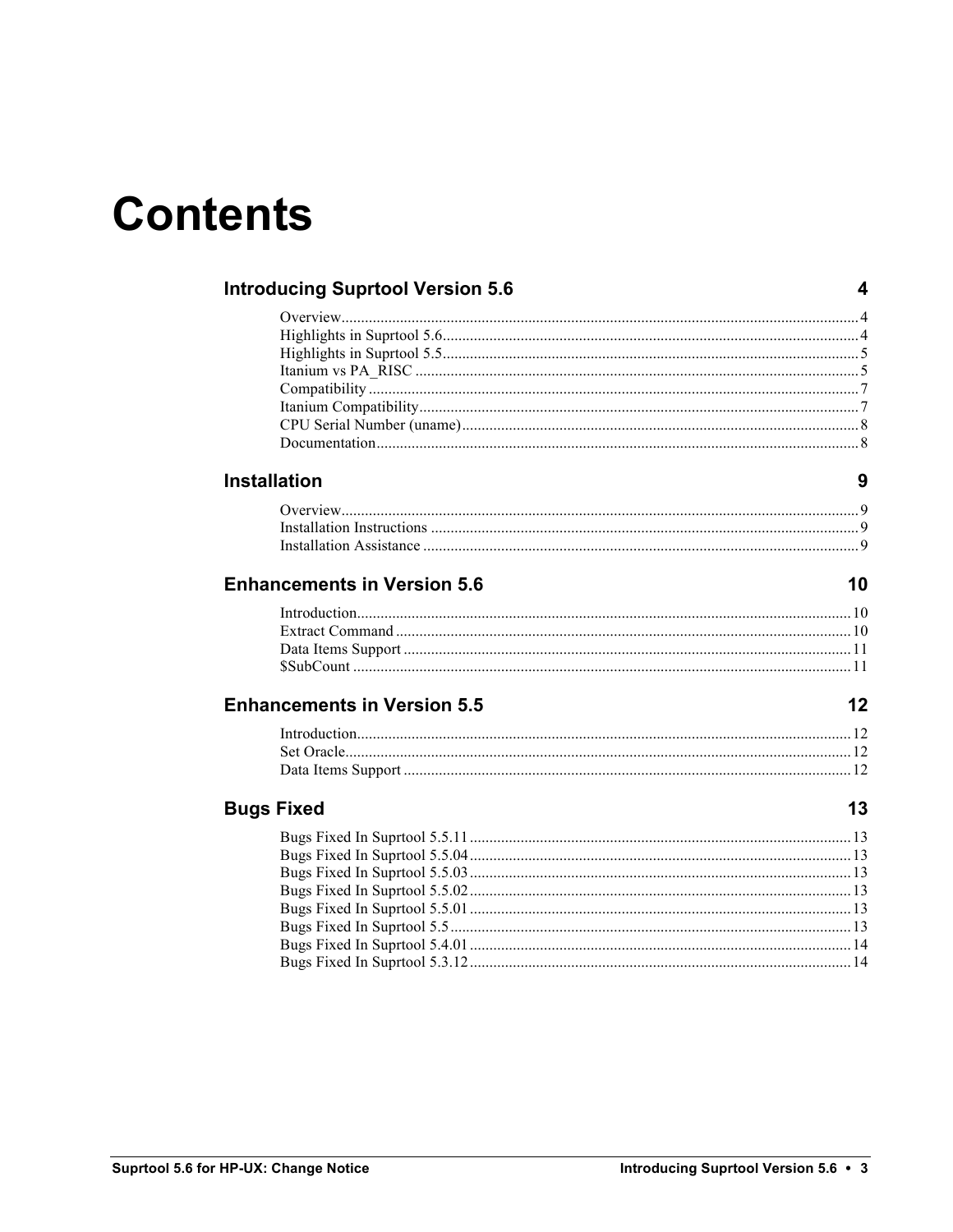# **Introducing Suprtool Version 5.6**

### **Overview**

Use Suprtool/UX to read, select, and sort data from Oracle, Allbase and Eloquence databases and data files with fixed-length records. Suprtool/UX is designed to be similar to Suprtool for MPE while providing necessary HP-UX features.

Suprlink/UX provides high-speed data-file linking based on a sort key. Use STExport to convert fields in a self-describing input file into an output file that can be imported into different applications.

## **Highlights in Suprtool 5.6**

- Suprtool for Itanium and Suprtool/Open did not properly handle Display type sorts with over punch characters.
- Suprtool, Suprlink and STExport now handle 512 fields on HP-UX and Open platforms.
- Suprtools' extract command now has three special keywords to help with extract using a range, which is designed to make your Suprtool scripts more easily maintained. Suprtool now has \$all, \$first and \$last which respectively means all fields, the first field or the last field. Note that \$first and \$last may only be used in a range extract.
- \$subcount has been added to keep a running count for a given sort break.
- The limit of the Select command in Suprtool has been increased to 8192 bytes. (Suprtool 5.6 Build 11)
- Suprtool on Itanium had trouble with Arithmetic expressions with multiple sets of brackets when dealing with Packed-Decimal and Display data.
- Suprtool would use an incorrect field definition when copying a file where the input file had a duplicate field name with different field definition, the second field would utilize the first definition.
- Suprtool for HP-UX would potentially incorrectly set the decimal or date attribute on a straight copy of an SD file. This was introduced by the fix to copying SD files with duplicate fieldnames and was in 5.5.04 pre-release and 5.5.11 and 5.6 Build 1. This is fixed in Suprtool 5.6 Build 2.
- Suprtool would give an incorrect result when doing an arithmetic expression with brackets and the data involved is Packed-Decimal. (Itanium only Fixed Suprtool 5.6 Build 11)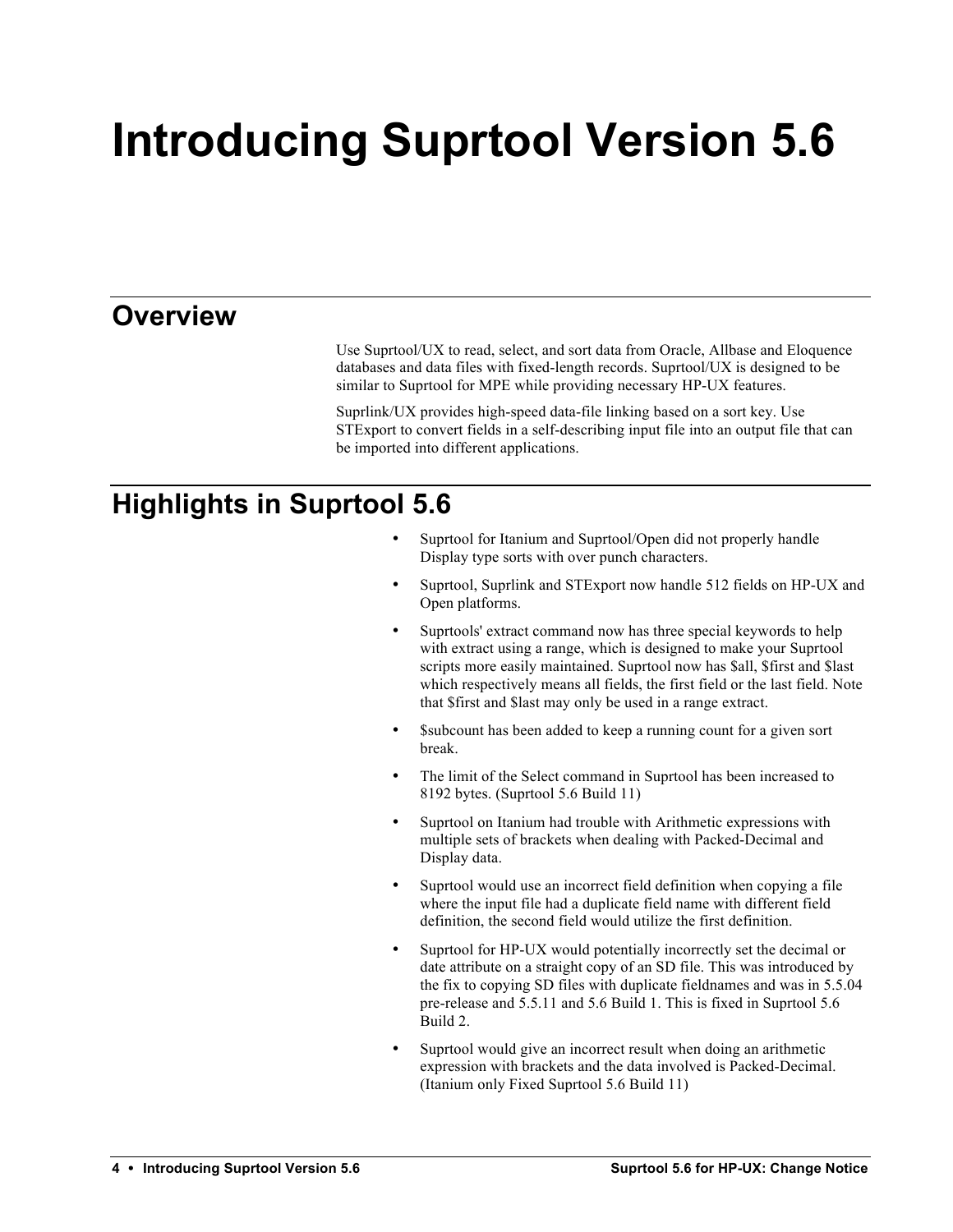- Suprtool and STExport would incorrectly assume a positive sign for a packed-decimal field that had an invalid sign value, when converting from Decimal to Ascii. (Itanium only)
- Suprtool for AMXW did not allocate enough space to support the same number of defined fields and items as previous versions.
- Set Ifouroutput on extracts would fail at xeq time with an "Unknown" if execute phase" error in the PA\_RISC version, when an alignment issue would occur in some circumstances.

### **Highlights in Suprtool 5.5**

- Set Fastread now has a default value of off.
- STExports Escape command has been re-written.
- Suprtool for HP-UX now supports 268 fields in both an Eloquence database and SD files.
- STExport for HP-UX now supports 268 fields in an SD file.
- Suprlink for HP-UX now supports 268 fields in an SD file.
- The PA\_Risc version of Suprtool, Suprlink and STExport now prints out the Build version number.
- Set Oracle Integer on and Set Ifouroutput on no longer writes out double the calculated record size when output,data is used and the input source is an Oracle table, see the compatibility section for details.
- Set Oracle DataBug On | Off has been added to mimic the incorrect behaviour of writing double the number of bytes in versions 5.1 thru 5.4 and if no extract commands were in place and either set ifouroutput or set oracle integer were on.
- The \$edit function did not work properly with alpha based edit masks and if the target was greater than 32 characters.
- A NUMRECS command with a percent greater than 101 would produce a strange result if the input source was an Oracle table on the Itanium version. This is fixed in Suprtool 5.5 Build 5.

### **Itanium vs PA\_RISC**

There are two types of machines that HP has that run HP-UX, the older machines are based on the PA\_RISC chip and the new machines that use the Itanium (and Itanium 2 chips). There are also program files that are specific to each chip. PA\_RISC programs can run on both PA\_RISC and Itanium machines, however, Itanium programs can only run on Itanium machines.

Any program that runs on Itanium must utilize libraries that match its own program type. Therefore if a PA\_RISC program runs on Itanium and looks for a library, it must find/load the PA\_RISC version of the libraries that it needs and conversely an Itanium program must load the libraries specific to its type.

### **How to Tell what Machine I am on?**

There are many ways to tell what kind of machine you are on, here are a couple: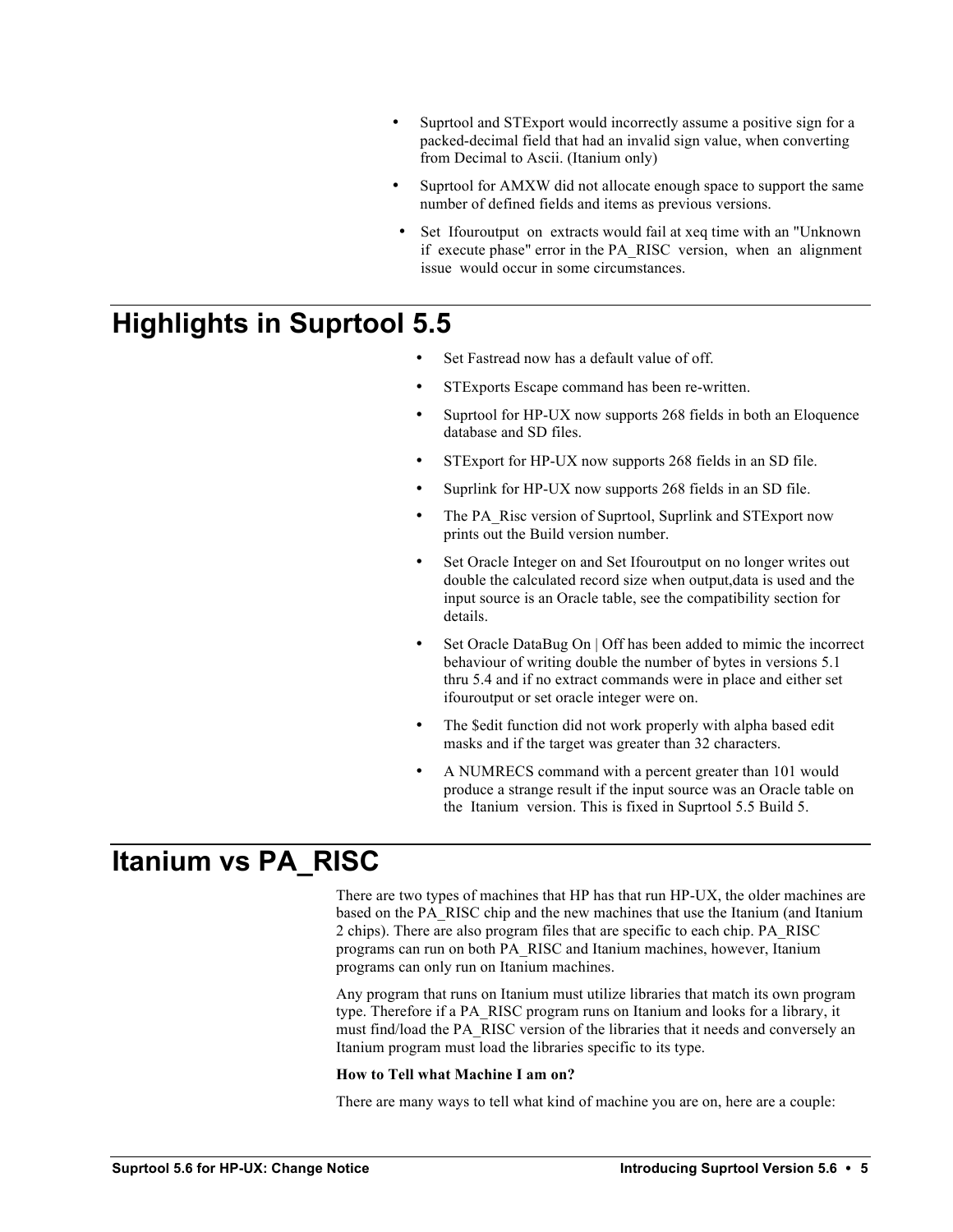uname -m getconf MACHINE\_MODEL

In each case the Itanium machine will typically say ia64 somewhere in the result of the above two commands. PA\_RISC machines typically say "9000" somewhere in the string.

### **What is the Program File Type?**

Since there are two types of machines there are also at least two types of program files. Suprtool is primarily either PA\_RISC 1.1 or ELF-32 / IA64 which is also known as Itanium. To determine the type of program file you can use the file command:

Itanium

| file suprtool |                                      |  |  |
|---------------|--------------------------------------|--|--|
| suprtool:     | ELF-32 executable object file - IA64 |  |  |

PA\_RISC

file suprtool PA-RISC1.1 executable dynamically linked -not stripped

The PA\_RISC binary can run on both platforms but you need to have PA\_RISC libraries for Eloquence or Oracle if you are using the Oracle module. An Itanium binary will not run on a PA\_RISC machine and will fail with "cannot execute".

Of course we've made a provision to identify if you are running the ia version of Suprtool in the banner and verify command with the ia after the UX :

SUPRTOOL/UXia/Copyright Robelle Solutions Technology Inc. 1981-2009. (Version 5.2 Internal) MON, JUN 8, 2009, 11:26 AM Type H for help.

### **PA\_RISC Loading**

Suprtool by default looks in the libraries in any of the directories named in SHLIB PATH. For example to insure that Suprtool resolves the library loads you can set the SHLIB\_PATH system wide in your /etc/profile file in the following manner:

export SHLIB\_PATH=/opt/eloquence6/lib/pa11\_32:/opt/oracle/lib

If you do not have the SHLIB\_PATH variable set to a value where the libraries can be found, Suprtool will then try to load from their default names locations. For Eloquence the default location is :/opt/eloquence6/lib/pa11\_32.

The Oracle interface will first try to load libclntsh.so and then attempt to load libclntsh.sl from \$ORACLE\_HOME/lib32/libclntsh.sl.

### **Itanium Loading**

You can change Suprtool to pay attention to LD\_LIBRARY\_PATH and use dlopen to load libraries by setting the environment variable:

export ROBELLE\_DYN\_LOAD =Y.

It is generally advisable to use DLOPEN or the ROBELLE\_DYN\_LOAD option when using the Itanium version. The PA\_RISC version of Suprtool can use either type of loading, the default or the dlopen method invoked with ROBELLE\_DYN\_LOAD.

The Itanium version will make one more attempt at loading the Eloquence libraries from hpux32/libimage3k.sl and hpux32/libeqdb.sl as most users are setting SHLIB\_PATH and LD\_LIBRARY\_NAME pointing to the lib directory.

### **Running the PA\_RISC version on Itanium:**

You can of course run the PA\_RISC version of Suprtool, however, given that the PA\_RISC version requires SHLIB\_PATH to point to PA\_RISC libraries may go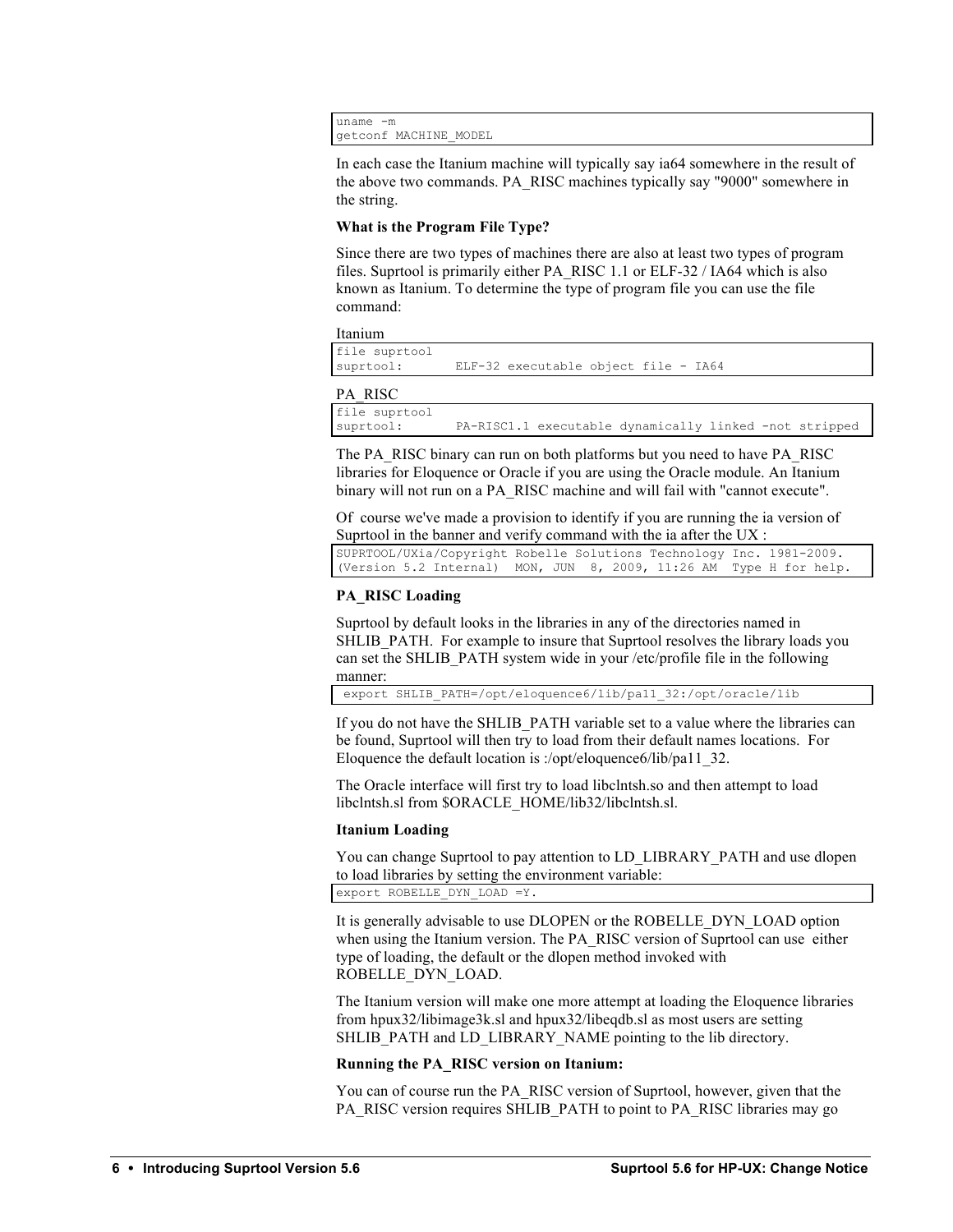against the configuration necessary for other programs that may need SHLIB\_PATH to point to Native Itanium libraries.

The solution to this is fairly simple, you can create a command file (let's say /opt/robelle/cmd/suprtool) that runs suprtool for you, of course you need to insure your path variable has /opt/robelle/cmd before /opt/robelle/bin.

You can then have the following commands in the /opt/robelle/cmd/suprtool command file:

```
export SAVED_SHLIB_PATH=$SHLIB_PATH
export SHLIB_PATH=/opt/oracle/pa_risc/lib:/opt/eloquence/lib/pa11_32
/opt/robelle/bin/suprtool $@
export SHLIB_PATH=$SAVED_SHLIB
```
Essentially all it does save the current SHLIB\_PATH setting, sets it to point to PA\_RISC libraries, runs suprtool and then resets the library back.

#### **Suprtool for Itanium**

Now that you know all about PA\_RISC and Itanium you do need to be aware of what Suprtool for Itanium is in terms of new code and risk for potential issues. Suprtool for Itanium is completely in C code. This does not mean that it is all new C code however, the majority of the Suprtool code is still based on SPL, but is converted to C, using Allegro's SPLASH compiler.

So while the C code is new it is based on the original SPLash code, however, given differences between C and SPLash not all code can be automatically converted in some cases. We worked closely with Allegro to find ways to have the source code work and address the various issues that came up. The entire time Allegro improved the SPLash to C converter.

So while we are based on the original Suprtool we do have new code paths in the Native Itanium version and other potential issues where the C code might not work in exactly the same manner as the SPLash code.

Having said that we have tested this against our test suites, and improved and added a large number of tests to our HP-UX test suites.

### **Compatibility**

Fastread option is now set to Off for Suprtool for HP-UX. The Dynamic loading version of Suprtool the option is set to off.

Suprtool production versions 5.1 thru 5.4.01 would incorrectly double the record size for an output,data file when either Set Ifouroutput or Set Oracle Integer were on. This has been fixed but if your script accounted for a doubled record size this may cause and issue as we no longer incorrectly write out double the bytes. If you want to have the old bug behaviour to be re-instated you can Set Oracle DataBug On. The default for this setting is off.

### **Itanium Compatibility**

There are a couple of differences in the Itanium version of Suprtool, which you need to be aware of.

**The DBEdit module is not available in the Itanium versions of Suprtool. This module is invoked by the EDIT command.**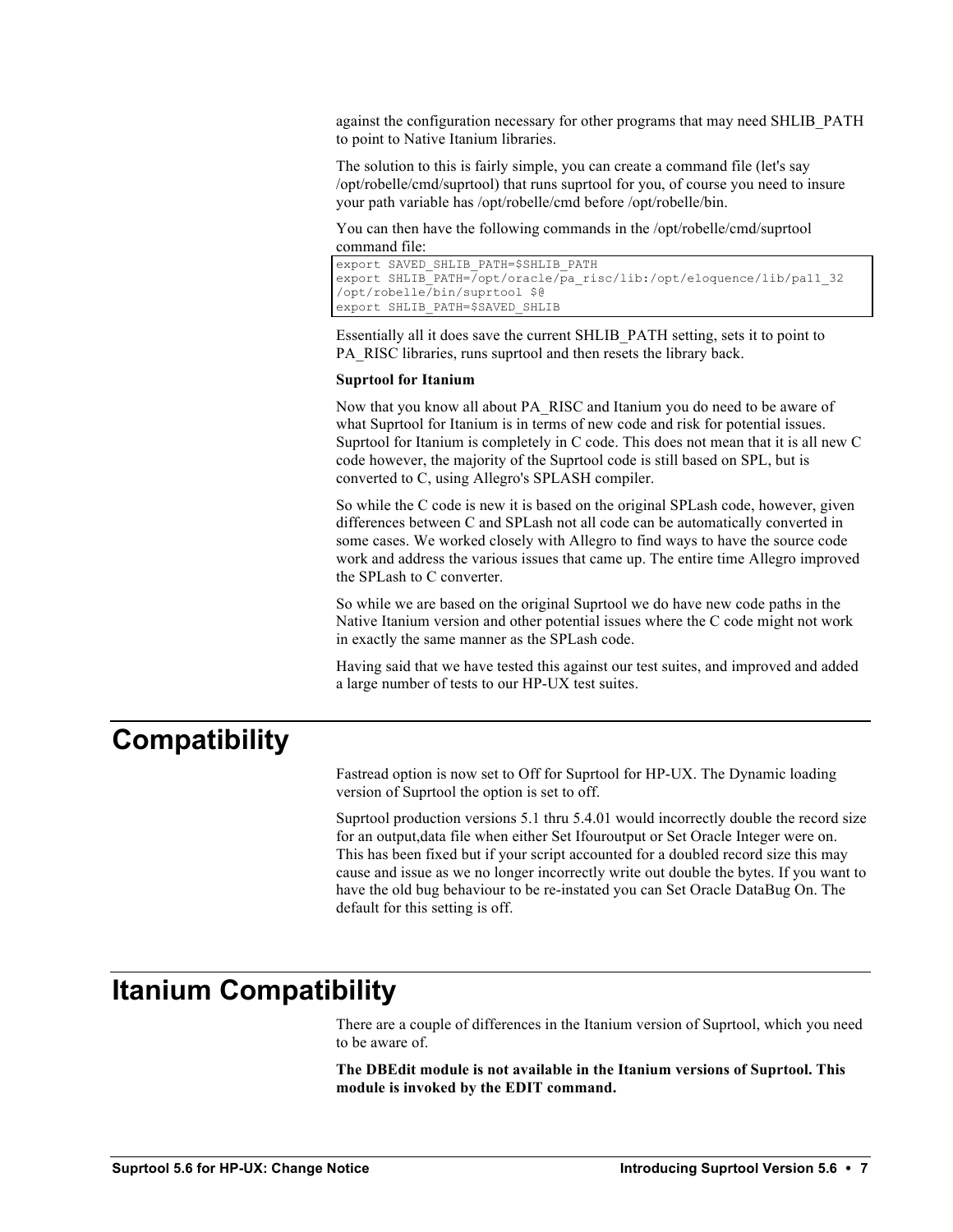**The layout for the Verify command is slightly different then the PA-RISC versions of Suprtool.**

## **CPU Serial Number (uname)**

This program runs only on CPUs whose serial numbers have been encoded (the "uname" on HP-UX). If it fails to run and you get an "invalid HPSUSAN" error message, contact Robelle for assistance, via support@robelle.com or the support number at 1.289.480.1060.

### **Documentation**

The user manual contains the full description of all the Suprtool suite of products including Dbedit, Suprlink, STExport, and Suprtool2, as well as usage tips and commands for each. The manuals are up-to-date with all the latest changes. To see only the changes in the latest version, see the "What's New" section of the manual.

You can download our manuals and Change Notices in various formats and order printed (hardcopy) manuals from our web site at:

http://www.robelle.com/library/manuals/.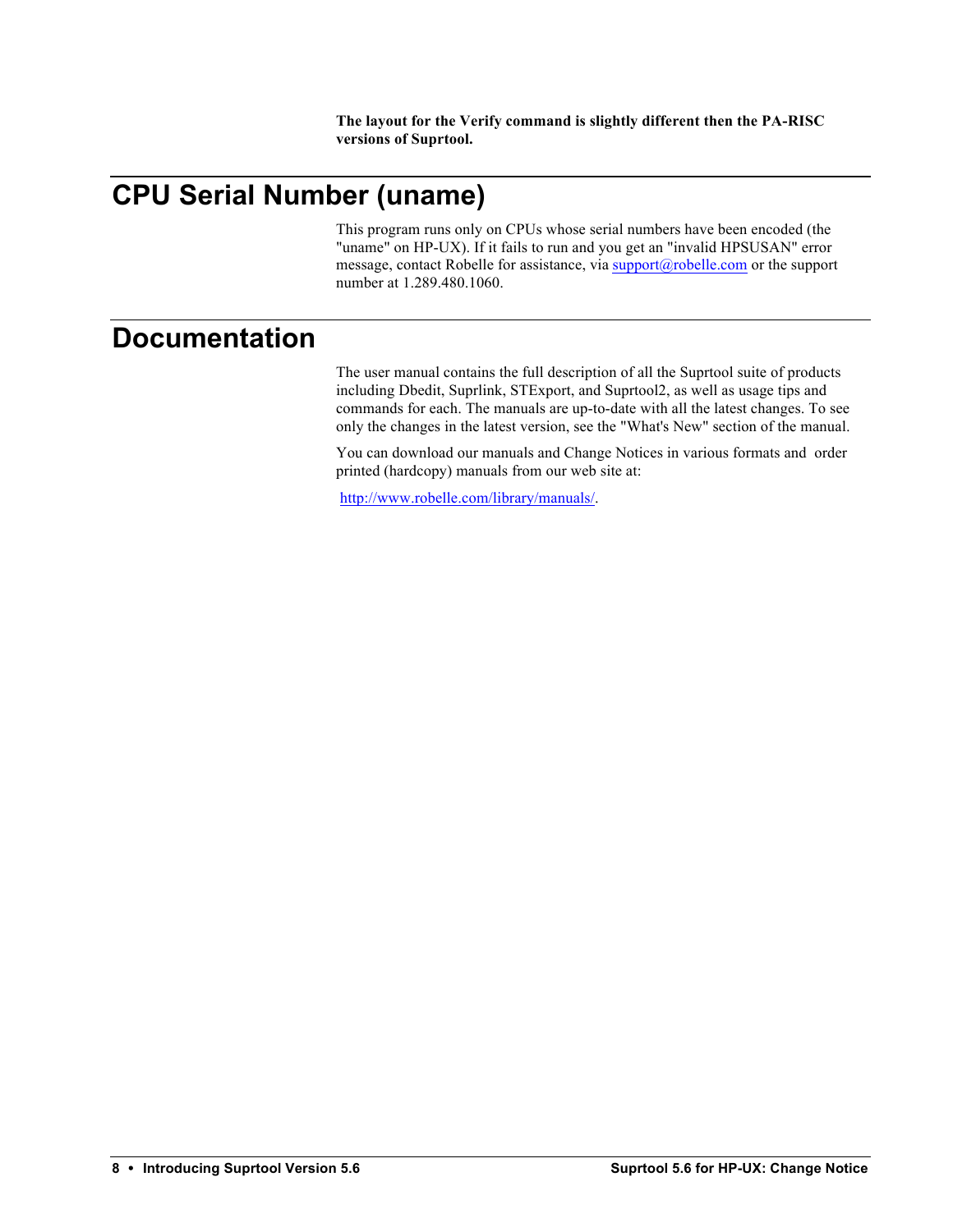## **Installation**

### **Overview**

The following instructions describe the installation process of a new Suprtool release. The new version overwrites an existing version of Suprtool on your HP-UX system.

### **Installation Instructions**

There are typically two main types of installations. The first and most often utilized is the Download instructions. You can find the HP-UX download install instructions here:

http://www.robelle.com/downloads/install-sxprod.html

Tape installation instructions can be found here:

http://www.robelle.com/support/install/tape/sxprod.html

### **Installation Assistance**

If you have any questions or run into any problems, please call us. Technical support is available on weekdays from 8 a.m. to 4 p.m. Pacific time at 1.289.480.1060. Technical support can also be obtained via e-mail at:  $\text{support}(a\text{poble.com}$  If your new version of software will not run, you can page someone from technical support by calling the support number, or you can typically easily run extend with the disaster option to tide you over until business hours. Instructions for this are available at:

http://www.robelle.com/disaster/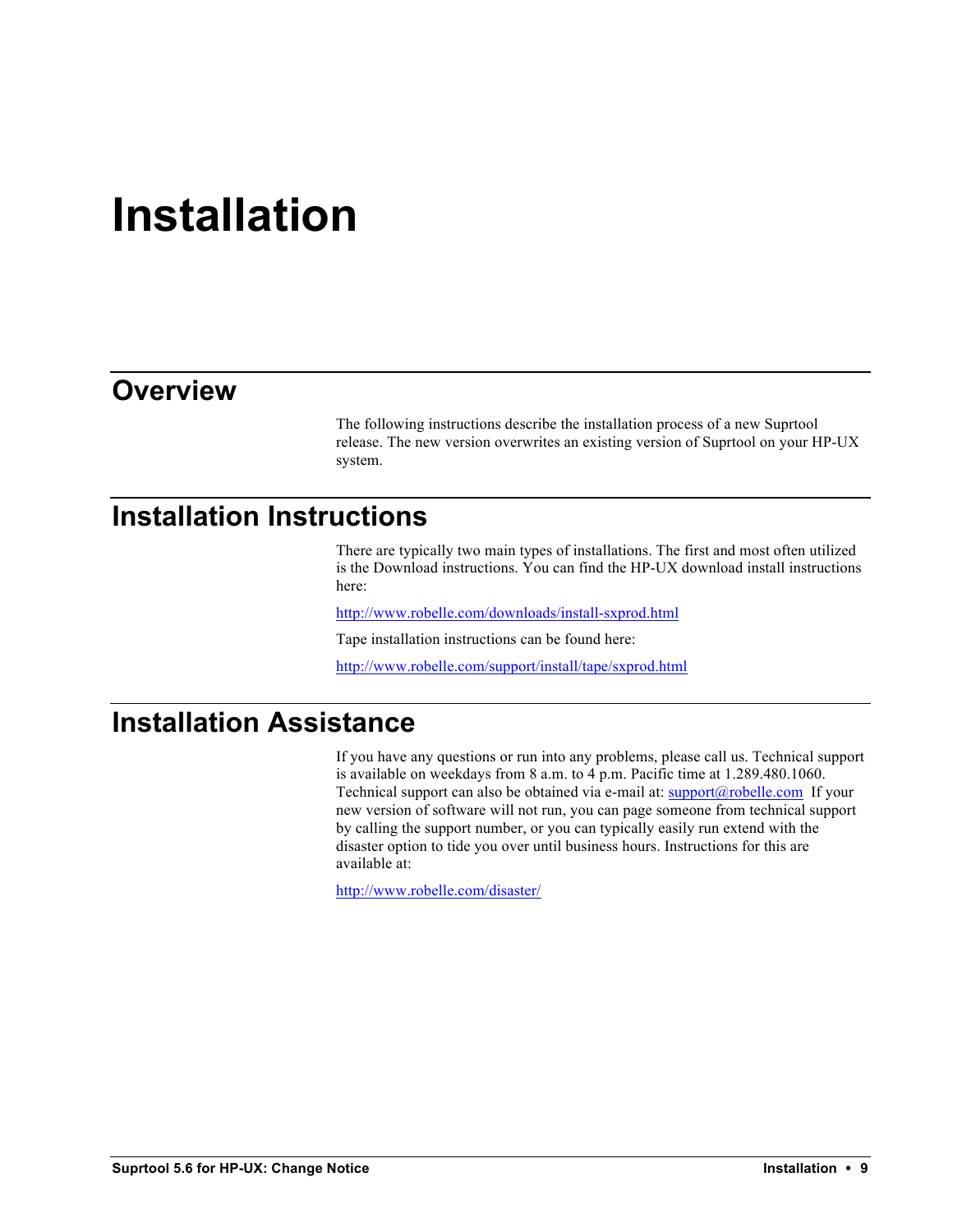# **Enhancements in Version 5.6**

### **Introduction**

Suprtool is constantly being updated with new features. The following section describes the new enhancements to Suprtool since Suprtool 5.5

### **Extract Command**

Suprtool's extract command now has three new keywords, which can be used for extract range feature. You can now say extract \$all, extract \$first / \$last on an SD file or Image/Eloquence dataset. The intention is to make your scripts more easily maintained. If you had a script that you wanted to put a sequence number at the beginning and then extract the rest of the dataset you previously had to specify the starting field and the ending field. For example if the first field in a dataset was order-no and the last field was pst-code you may have a script that looked like this.

```
base orddb
get customers
def seq-no,1,4,double
ext seq-no=$counter
ext order-no / pst-code
out newfile,link
xeq
```
If you added any fields to the beginning or end of the dataset you would have to rewrite the script. Now you can write the script as being:

```
base orddb
get customers
def seq-no,1,4,double
ext seq-no=$counter
ext $all
out newfile,link
xeq
```
You can also write the script using \$first / \$last as your preference, but \$first and \$last are also useful if you need to add data into the middle of the fields you extract:

```
base orddb
get customers
def seq-no,1,4,double
ext $first / zip
ext seq-no=$counter
ext tax-code / $last
out newfile,link
xeq
```
Please note that if a self-describing file has a fieldname that is a duplicate field and one of the duplicate fields is the last field in the file, then \$first / \$last and \$all, will only extract up to the first occurrence of the duplicate fieldname. This may seem as an issue but it is consistent with what Suprtool does currently with extract from a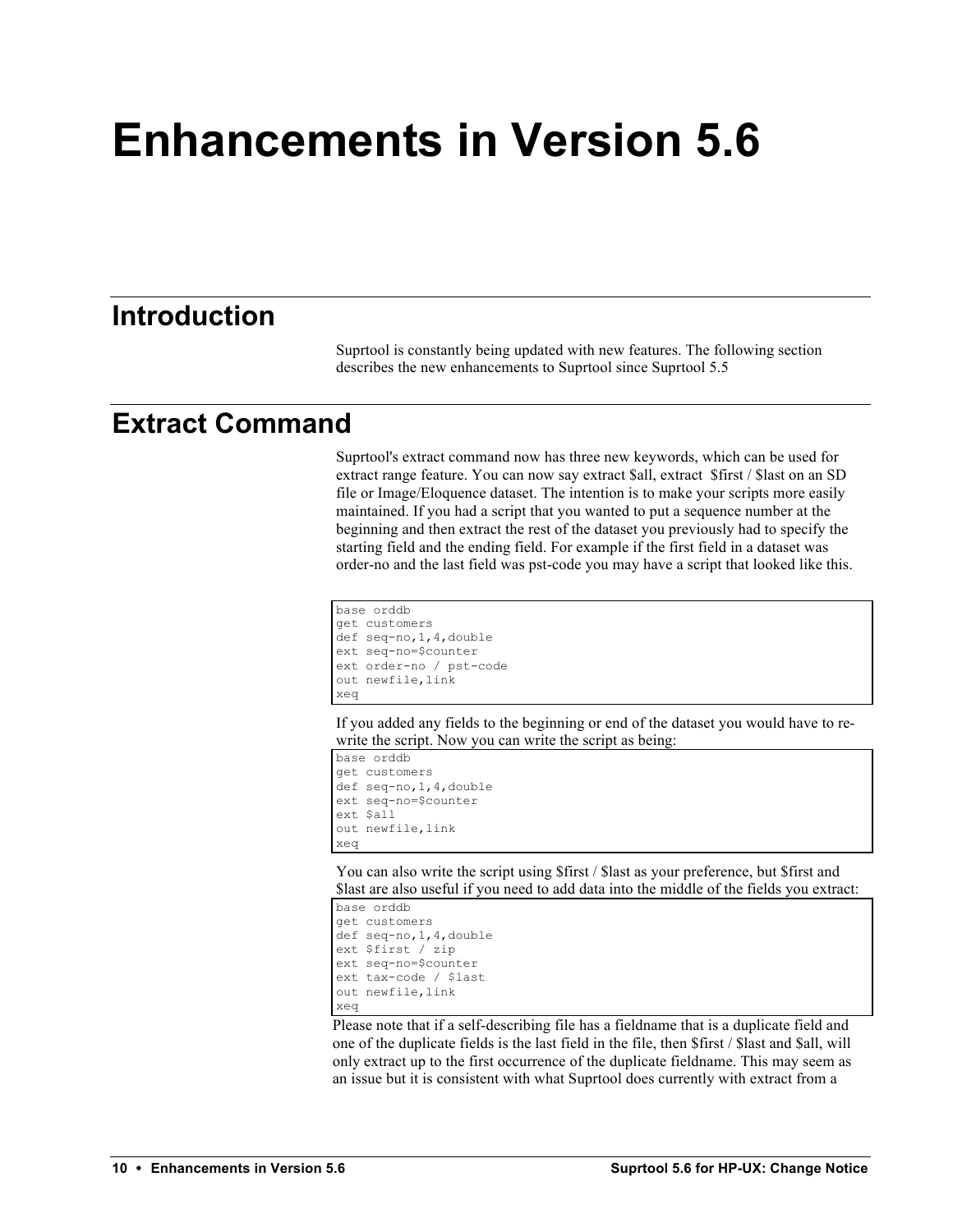| >form         |                               |                                    |                 |     |  |  |
|---------------|-------------------------------|------------------------------------|-----------------|-----|--|--|
| File: newfile |                               | (SD Version B.00.00) Has linefeeds |                 |     |  |  |
|               | Entry:                        |                                    | Offset          |     |  |  |
|               | CHAR-FIELD                    |                                    | X5              |     |  |  |
|               | TNT-FTELD                     |                                    | T 1             | 6   |  |  |
|               | DBL-FIELD                     |                                    | T 2.            | 8   |  |  |
|               | PACKED-FIELD                  |                                    | P <sub>12</sub> | 12. |  |  |
|               | $PACKRD* - FTRLD$             |                                    | P12.            | 18  |  |  |
|               | OUAD-FIELD                    |                                    | T 4             | 2.4 |  |  |
|               | TD-FTELD                      |                                    | T 1             | 32  |  |  |
|               | LOGICAL-FIELD                 |                                    | K1              | 34  |  |  |
|               | DBLLOG-FIELD                  |                                    | K2.             | 36  |  |  |
|               | ZONED-FIELD                   |                                    | 7.5             | 40  |  |  |
|               | FILLER                        |                                    | X36             | 45  |  |  |
|               | <b>FTLLER</b>                 |                                    | X36             | 81  |  |  |
|               | Entry Length: 116 Blocking: 1 |                                    |                 |     |  |  |
|               |                               |                                    |                 |     |  |  |

range. Currently and prior to the \$first / \$last enhancement Suprtool would have extracted only up to the first occurrence of the field if you had a file such as this:

Notice that FILLER is a duplicate named field, so if you entered, extract char-field / filler, Suprtool would only extract up to and including the first FILLER field. For consistency, extract \$first / \$last behaves the same way.

### **Data Items Support**

Suprtool now supports 512 data items in both Eloquence datasets and SD files and Oracle fields. STExport and Suprlink have also been updated to support the increased number of data items in the SD fields that they read, but please note that other limitations still exist. [5.5.10]

### **\$SubCount**

\$SubCount has been added to provide a counter that only gets reset at a given sort break.

```
In file1sd
Sort char-field
Def control-count,1,4,double
Ext $first / $last
Ext control-count=$subcount(char-field)
Out newfile,link
xeq
```
What Suprtool will do in this case is start incrementing a number starting with 1, and increase by 1 for any given char-field value. This way you can add a counter based on a sort break for a given field.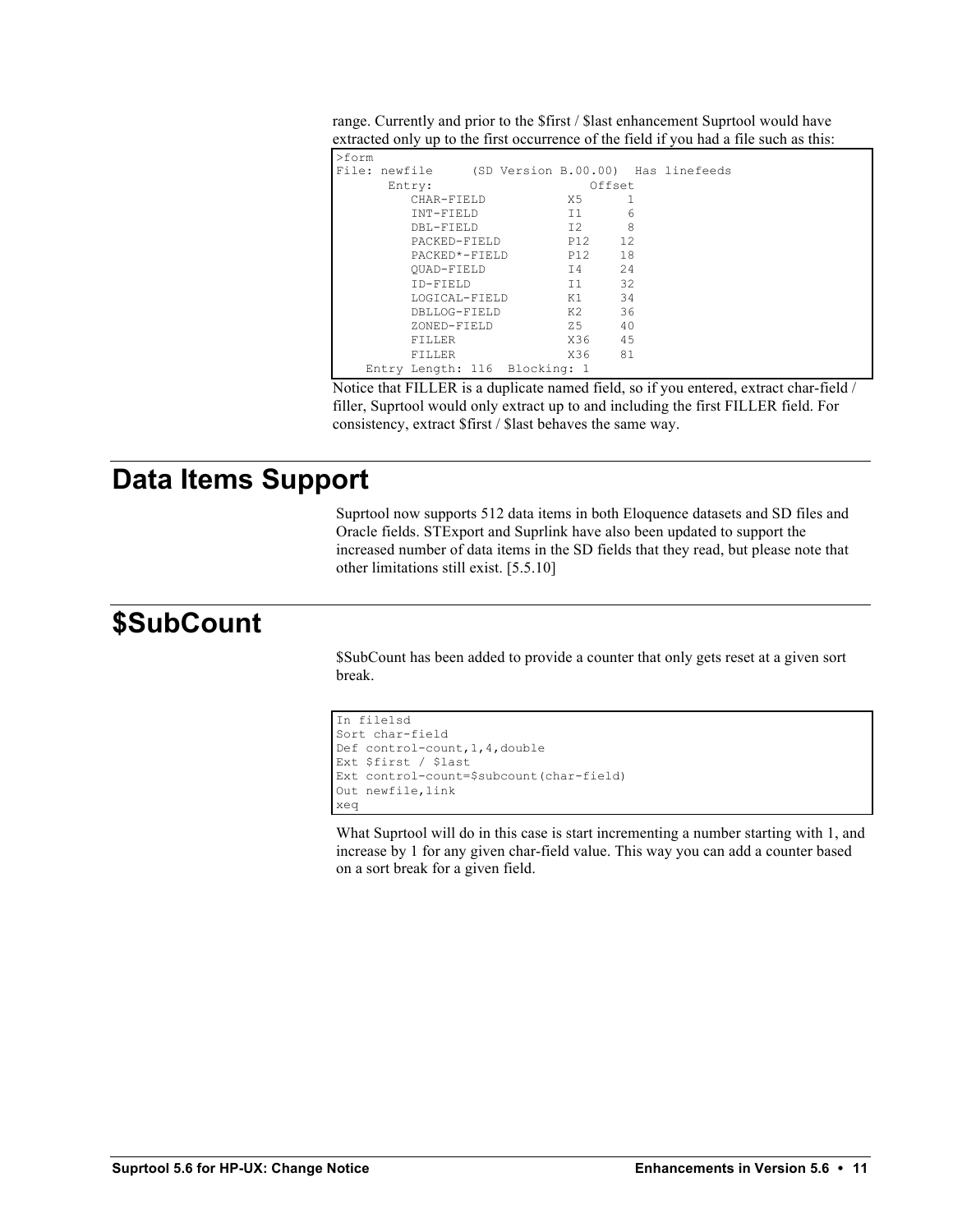## **Enhancements in Version 5.5**

### **Introduction**

Suprtool is constantly being updated with new features. The following section describes the new enhancements to Suprtool since Suprtool 5.4.

### **Set Oracle**

Suprtool now has a command done strictly for compatibility. In Suprtool 5.1, thru to 5.4, the output record size written out will be double the actual size when the input source was an Oracle table, either Set IFourOutput was on or Set Oracle Integer was on and no extract command were used and Output,link was not used.

**Set Oracle DataBug On** can be turned on to write out double the calculated record size in case some customers had code that relied on the larger record size. The default however, is off. [5.4.16]

### **Data Items Support**

Suprtool now supports 268 data items in both Eloquence datasets and SD files. STExport and Suprlink have also been updated to support the increased number of data items.

The number of data items supported has been reduced due to a heap corruption issue which cause an fwrite to the sort scratch file. [5.4.12]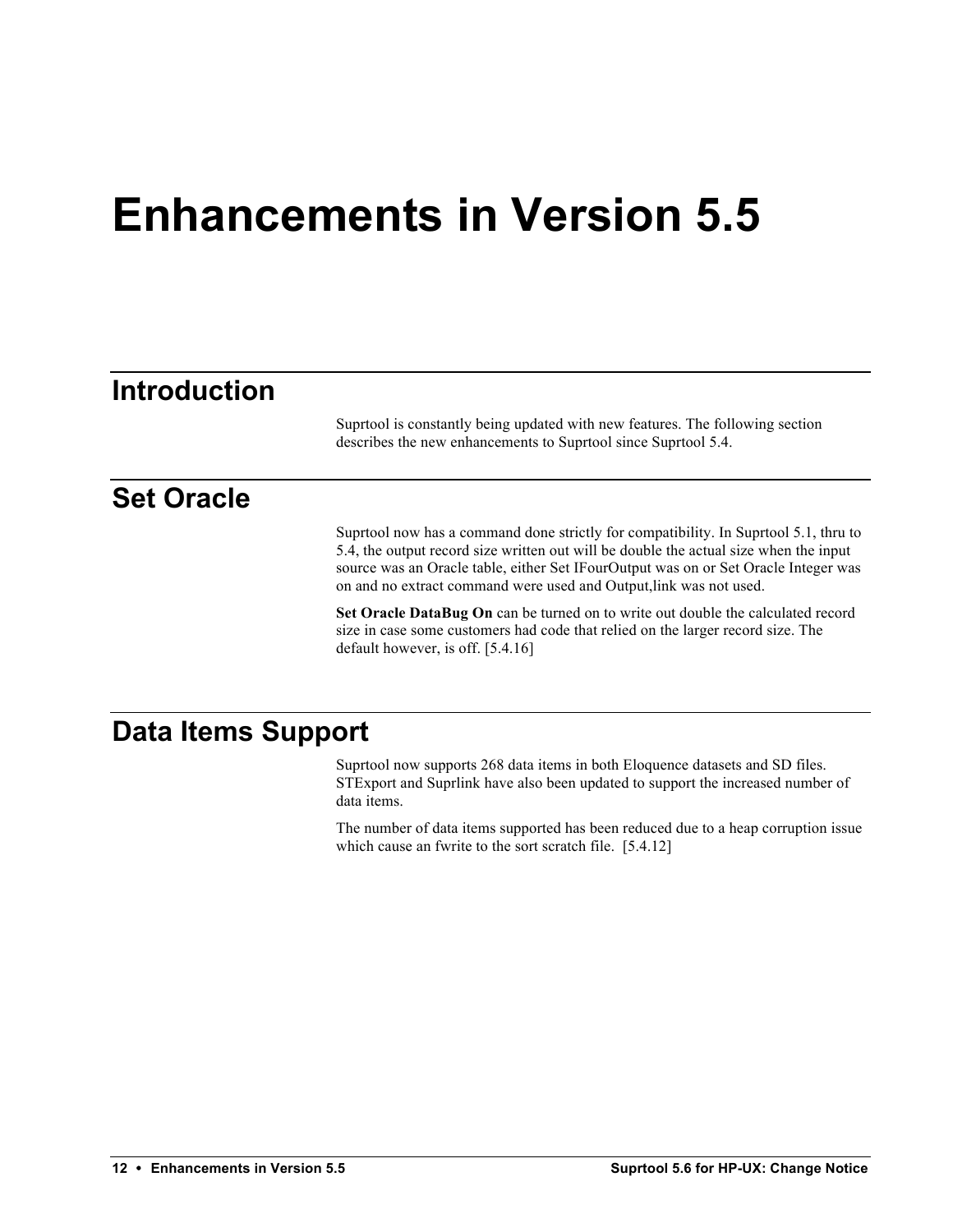# **Bugs Fixed**

### **Bugs Fixed In Suprtool 5.5.11**

**Over Punch Sort.** Suprtool would not properly sort display type data with Over punch characters. (Itanium and Open platforms only)

### **Bugs Fixed In Suprtool 5.5.04**

**SD File Copy.** Suprtool would use an incorrect field definition on a straight copy of an SD file if the input file had a duplicate field name with different byte lengths. (HP-UX only)

### **Bugs Fixed In Suprtool 5.5.03**

**Extract Command.** Suprtool would give an incorrect result when doing an Arithmetic Expression that has more than one set of brackets as in: extract amtp=(packed-field + packed-field) – (packed-field \*2) (Itanium only)

### **Bugs Fixed In Suprtool 5.5.02**

**Decimal to Ascii.** Suprtool and STExport would incorrectly assume a positive sign for a packed-decimal field that had an invalid sign value, when converting from Decimal to Ascii. (Itanium only)

### **Bugs Fixed In Suprtool 5.5.01**

**Ifouroutput.** Set Ifouroutput on extracts would fail at xeq time with an "Unknown if execute phase" error in the PA\_RISC version, when an alignment issue would occur in some circumstances.

### **Bugs Fixed In Suprtool 5.5**

**\$edit function.** The \$edit function did not work well with alpha based edit masks and if the target was greater than 32 characters.

**Output,data.** Suprtool would write out double the calculated record size when set oracle integer was on or set ifouroutput was on, and output,data option was used and no extract commands were specified and the input source was an Oracle table.